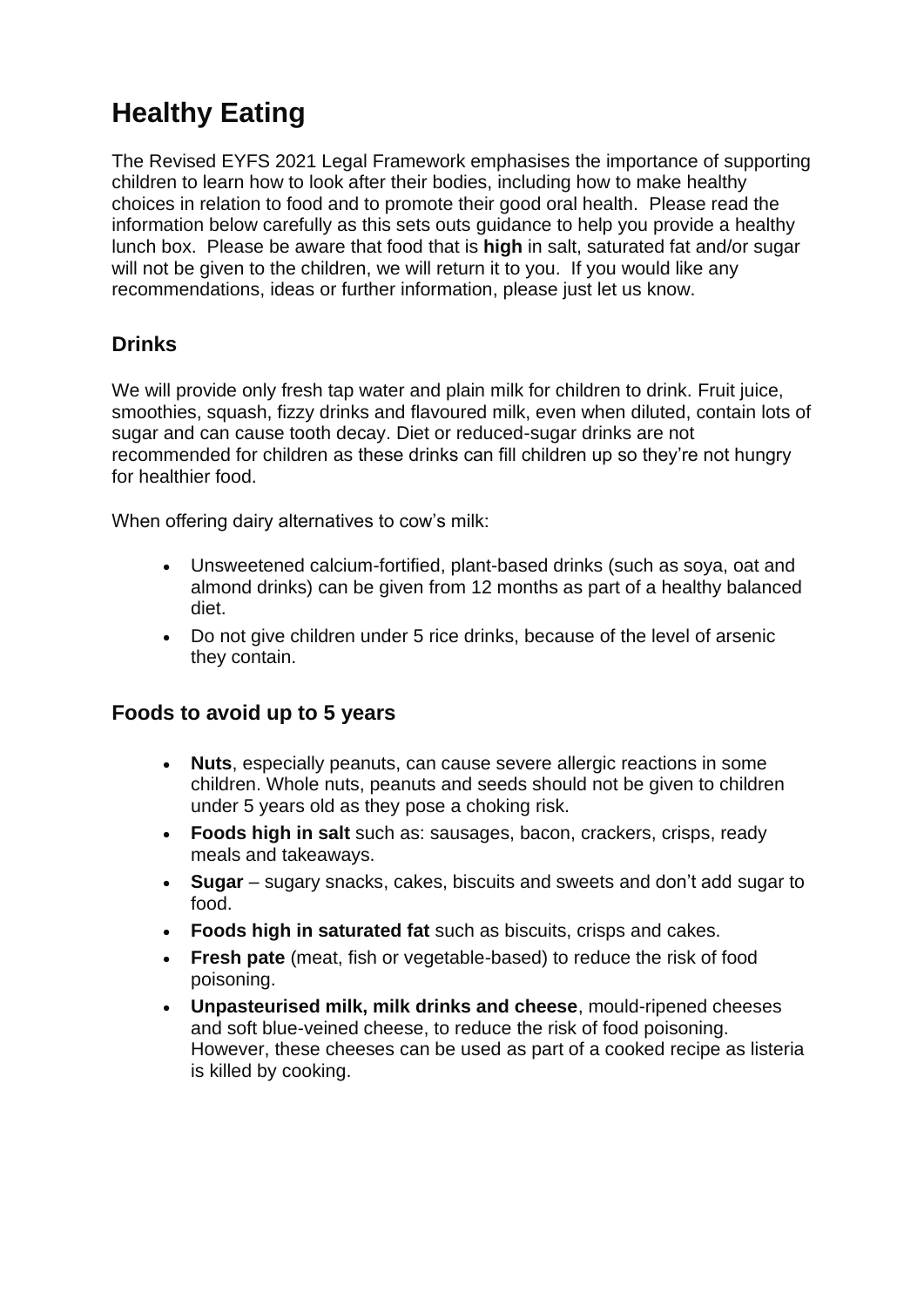# **Reading food labels**

When using bought products, it is recommended that you look at the ingredients list on product labels to help provide children with food that is lower in salt, sugar and saturated fat. Remember that the portion size given on the product label may not be appropriate for young children.

Young children need a higher fat diet than older children and adults, there is no need to compare foods to choose lower-fat options. However, try to choose products which are low or medium in saturated fat and sugars, and low in salt. Limit those that are high.

This table provides a guide to compare fat, saturates (saturated fat), sugars and salt content of food

| Check how much fat, saturates, sugars and salt is in food (per 100g) |                           |                                      |                                  |
|----------------------------------------------------------------------|---------------------------|--------------------------------------|----------------------------------|
|                                                                      | Low a healthier<br>choice | <b>Medium OK most</b><br>of the time | <b>High just</b><br>occasionally |
| Fat                                                                  | 3g or less                | <b>Between</b><br>$3g-17.5g$         | More than 17.5g                  |
| Saturates (saturated<br>fat)                                         | 1.5g or less              | <b>Between</b><br>$1.5g-5g$          | <b>More than 5g</b>              |
| Sugars                                                               | 5g or less                | <b>Between</b><br>$5g-22.5g$         | More than 22.5g                  |
| <b>Salts</b>                                                         | 0.3g or less              | <b>Between</b><br>$0.3g-1.5g$        | More than 1.5g                   |

Some food labels provide information on Reference Intake, this is the approximate amounts of energy and particular nutrients required for a healthy diet and the proportion provided by a portion of the food. These figures relate to adults, and don't apply to children.